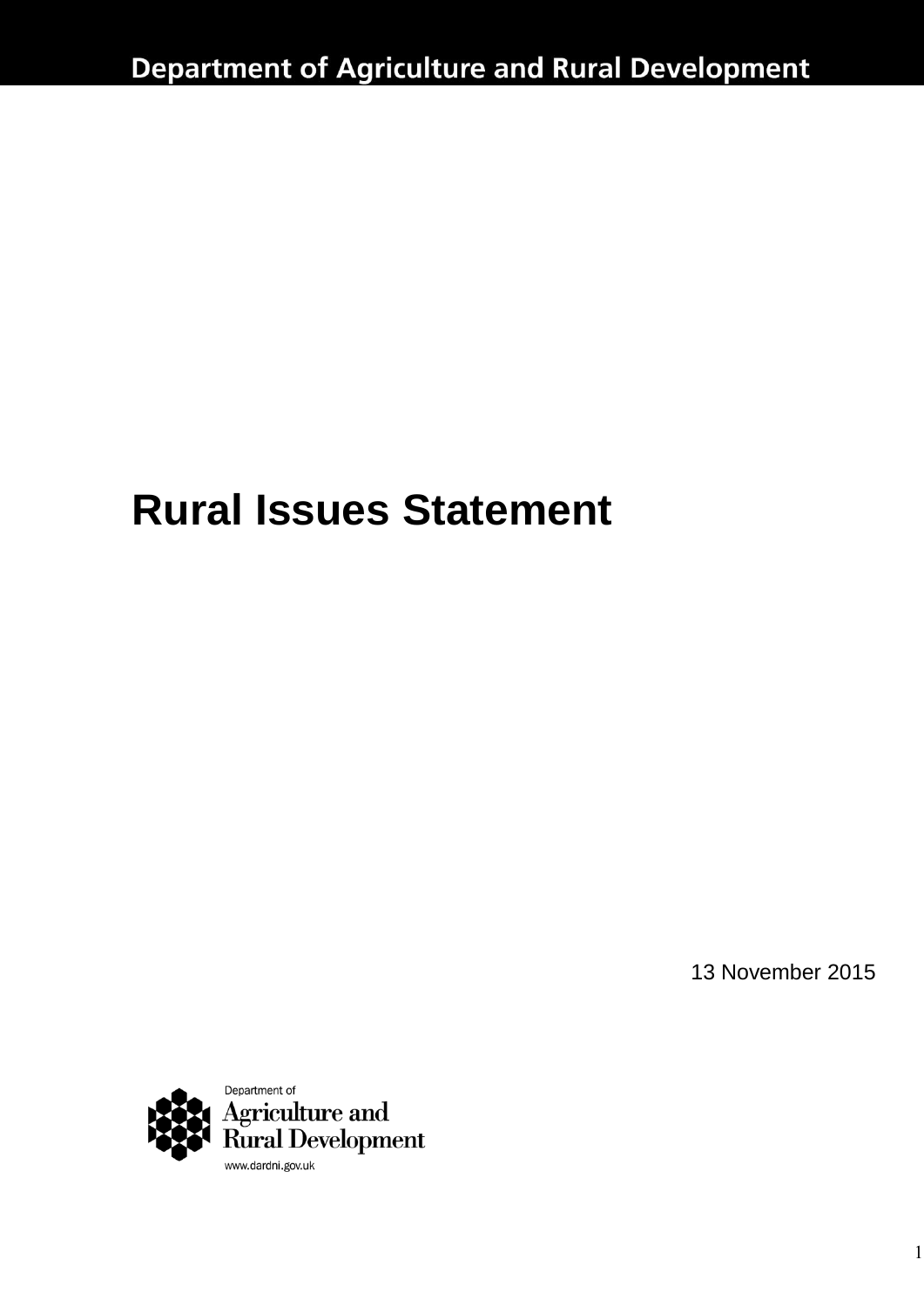# **DARD Rural Proofing Template**

# **Section A**

## **Details about the policy / decision to be rural proofed**

**Title of policy / decision to be rural proofed:-**

Proposals for a successor to DARD's Tackling Rural Poverty and Social Isolation Framework 2011-15

#### **Brief description of policy / decision to be rural proofed:-**

The TRPSI Framework is a DARD-led initiative aimed at tackling rural poverty and social isolation in rural areas through a package of measures designed to target the effects of poverty and social isolation among vulnerable rural dwellers. The proposals being rural proofed relate to the successor to DARD's current TRPSI Framework 2011-15.

#### **Aims and objectives of the policy / decision to be rural proofed:-**

#### **Aim of the Framework**

To provide a flexible mechanism for DARD to work effectively with other partnership organisations to develop and implement measures which help tackle poverty and social isolation among vulnerable people living in rural areas.

#### **Objectives of the Framework**

- To promote the development of new and innovative approaches to tackling poverty and social isolation in rural areas;
- To encourage effective partnership working between DARD, other public sector organisations and the rural community sector in seeking to tackle poverty and social isolation among vulnerable people in rural areas;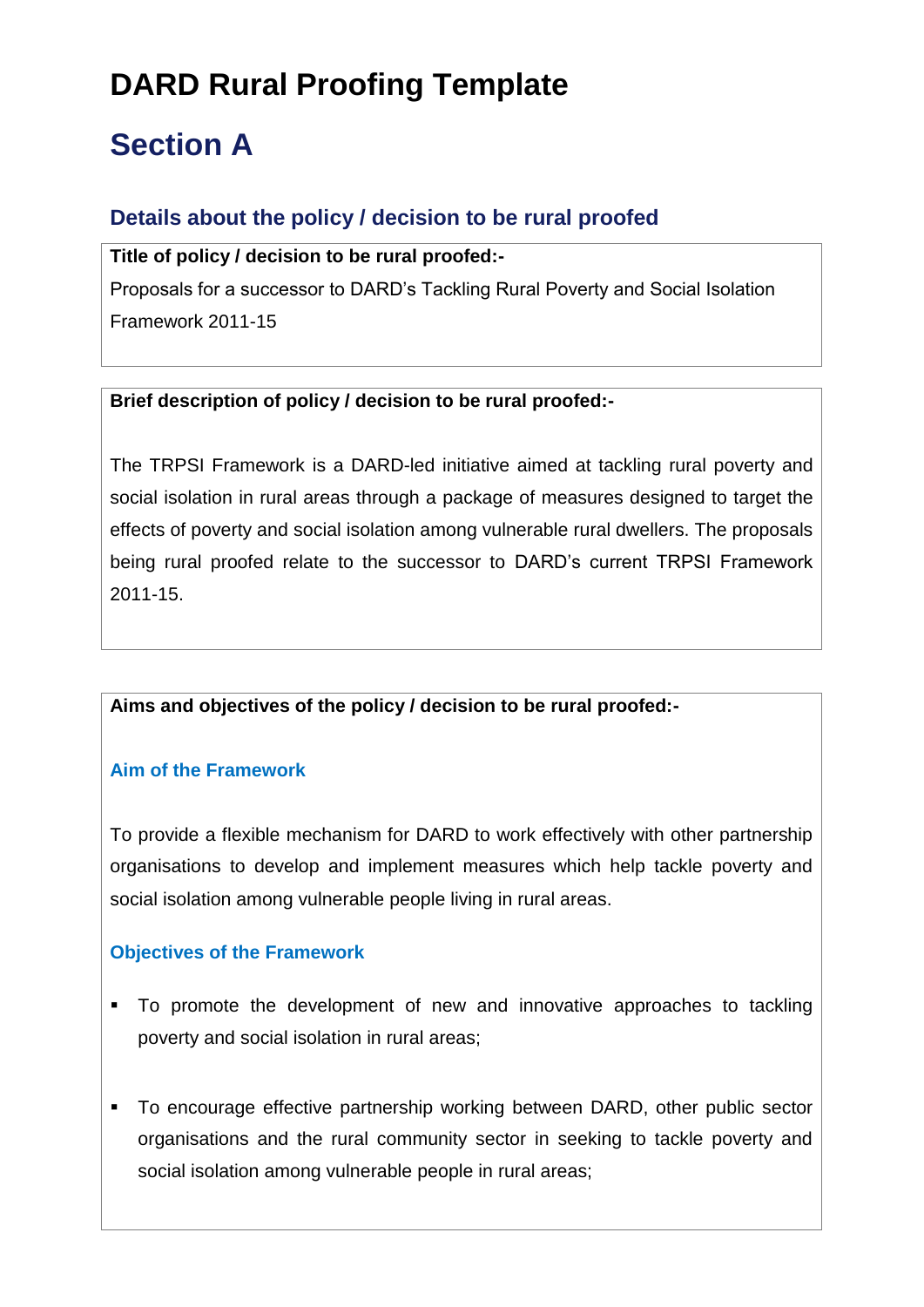- To encourage the design and delivery of measures which effectively target financial poverty, access poverty and social isolation among vulnerable people in rural areas in line with the key principles of the Framework;
- To support interventions which increase the level of funding and/or other resources available to target poverty and social isolation among vulnerable people in rural areas.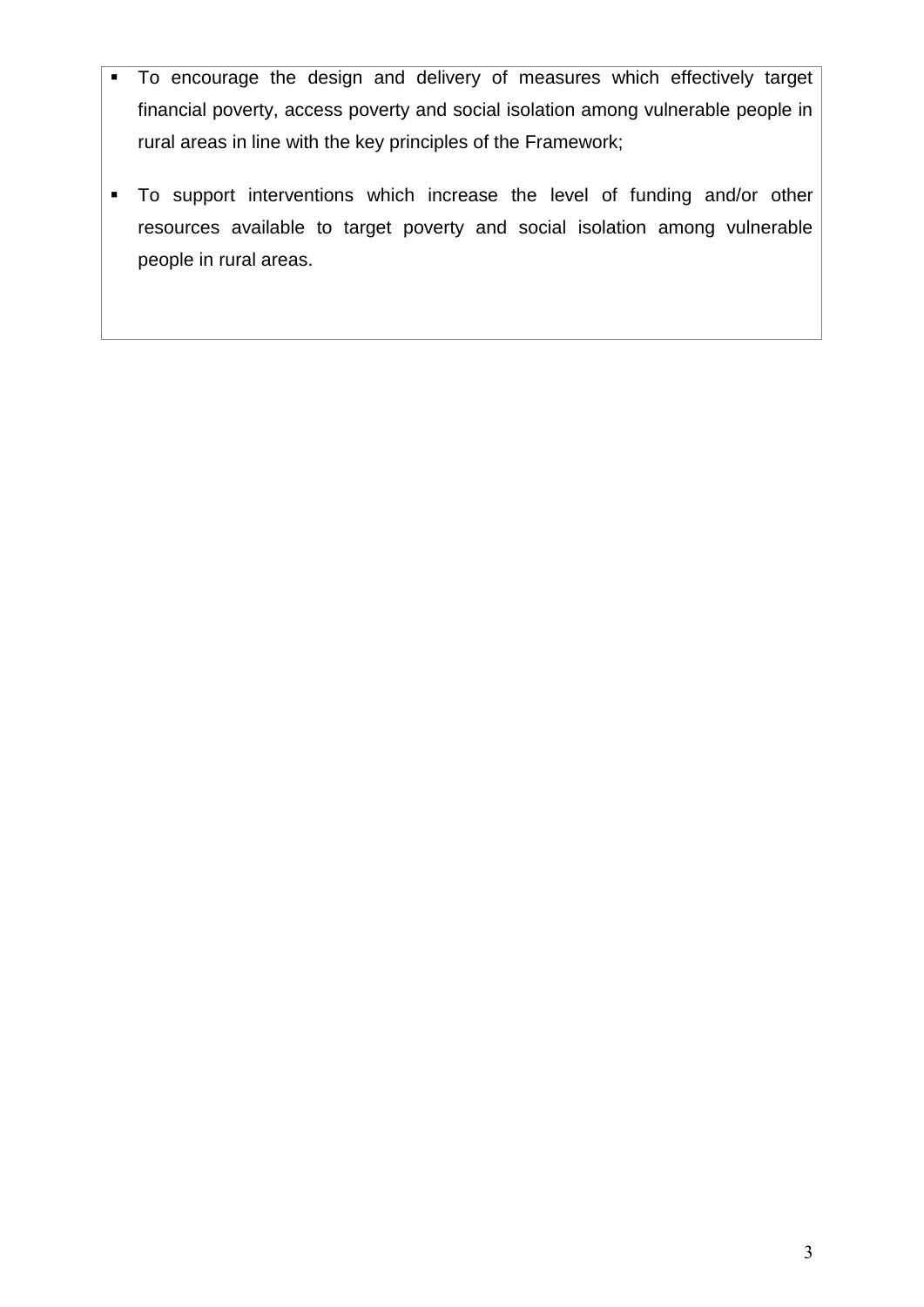# **Section B**

## **Policy Impact on Rural Communities**

#### **1. Are there any rural specific impacts of this policy?**

The TRPSI Framework was developed to address issues around poverty and social isolation among vulnerable people in rural areas. It is one of a number of rural initiatives led by DARD aiming to help ensure that the needs of rural communities are addressed by government. By its very nature this policy Framework is exclusively rural specific and the impacts on rural areas are positive.

#### **2. Are there any potential indirect impacts?**

Although it is expected that projects delivered under the TRPSI Framework will have a positive direct impact on the vulnerable in rural communities, there is also the potential that there will be positive indirect impacts. For example any measures that support the delivery of key services for rural dwellers to avail of, such as innovative health provision or rural transport provision, should also indirectly help to tackle social isolation and the related mental health connotations that come with this.

#### **3. Are there potential local impacts that will differ from the regional impact?**

Although the overarching Framework will have a regional outlook it is expected that certain measures will be responsive to local needs and will be tailored to address these needs.

# **4. Is there a need for pre-consultation with rural stakeholders to get better insight into potential rural impacts?**

In advance of the public consultation a series of one to one engagements with key stakeholders was carried out to help inform the policy proposals. An evaluation of the current TRPSI Framework was also carried out to help inform the proposals for the successor framework and this included consultation with a range of rural stakeholders.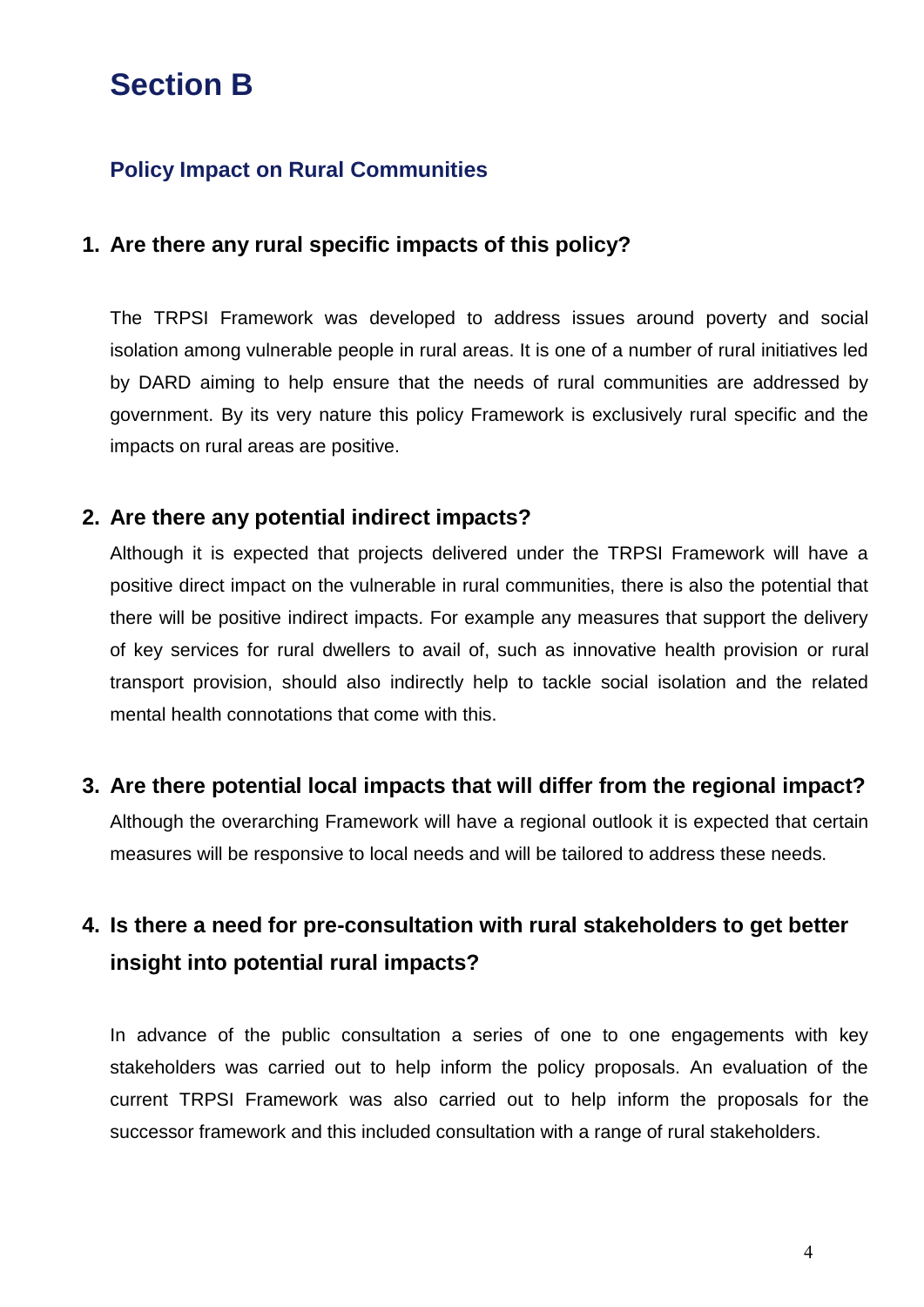**5. Is there a need for actions to mitigate the impacts of the policy in rural areas?**

No

# **Section C**

### **Evidential Requirements**

**(Questions for consideration to assess the evidence used in assessing the impact of the policy on the rural community)**

#### **1. Are the predicted impacts supported by evidence?**

Yes, see question 2 below.

# **2. What types of evidence have you considered in your policy development? (statistics/research/stakeholder advice)**

The Strategic Investment Board (SIB) was commissioned to undertake an independent evaluation of the current TRPSI Framework. Their report has been used to inform the policy Framework post 2016.

We also carried out consultation with a range of interested parties including key rural stakeholders such as the RDC, RCN, RSN's NIRWN, Mid-Ulster Council, NIHE, Libraries NI and OFMDFM to obtain their views on the effectiveness of the current TRSPI Framework and identify areas for future development in the successor framework.

We have considered a range of available rural research and statistics including information provided by DARD's rural statistician and a number of rural research projects undertaken by AFBI as part of the Departments Evidence and Innovation Strategy.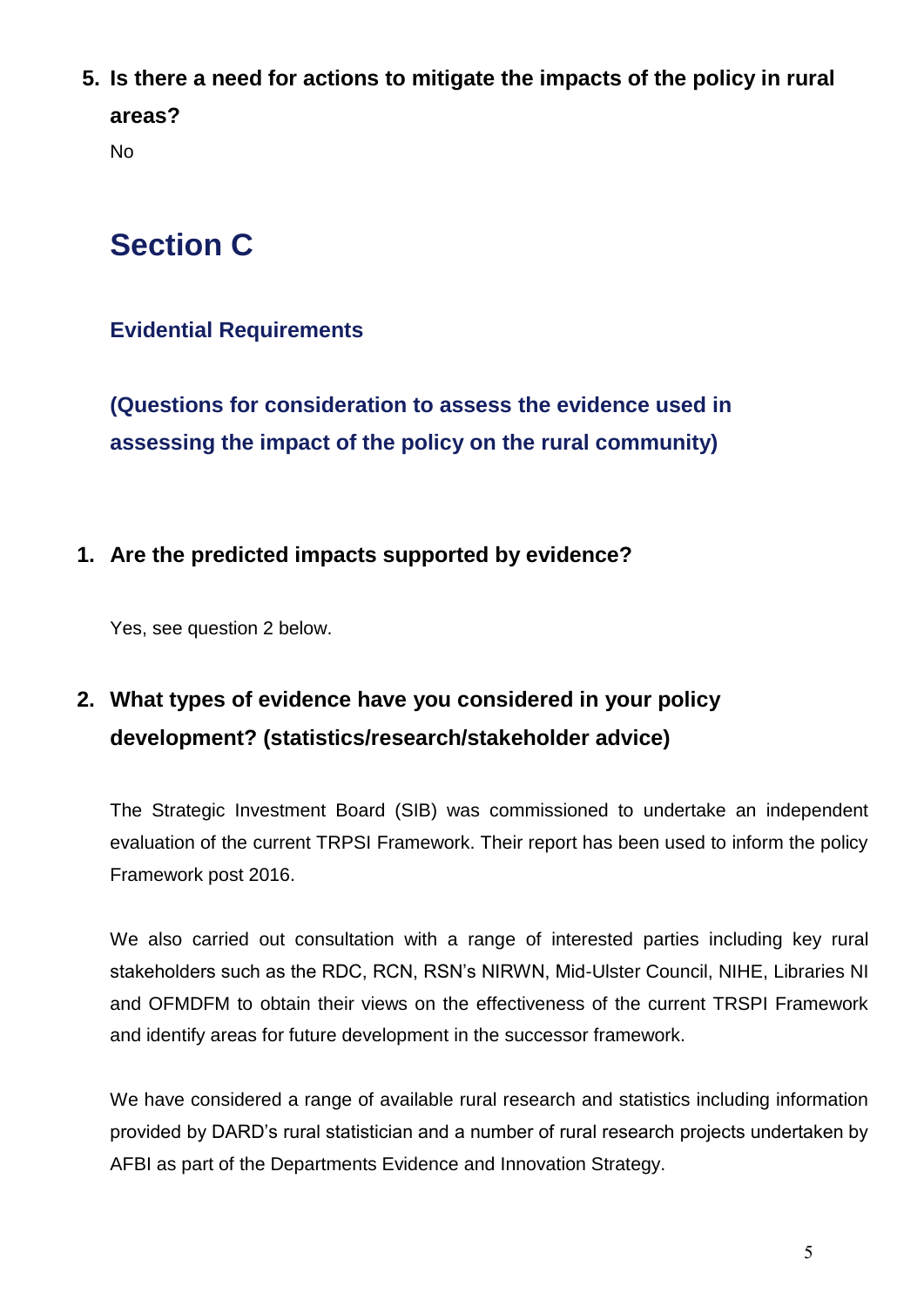We also considered the ARD Committee's Position Paper on DARD's Anti-Poverty and Social Isolation Framework.

**3. Are there any other areas of uncertainty, where further evidence would be useful?**

No

**4. Have any design features already been implemented as a result of the evidence obtained?**

The formulation and content of the proposals for the successor Framework is based on the results of the evidence available and engagement with rural stakeholders.